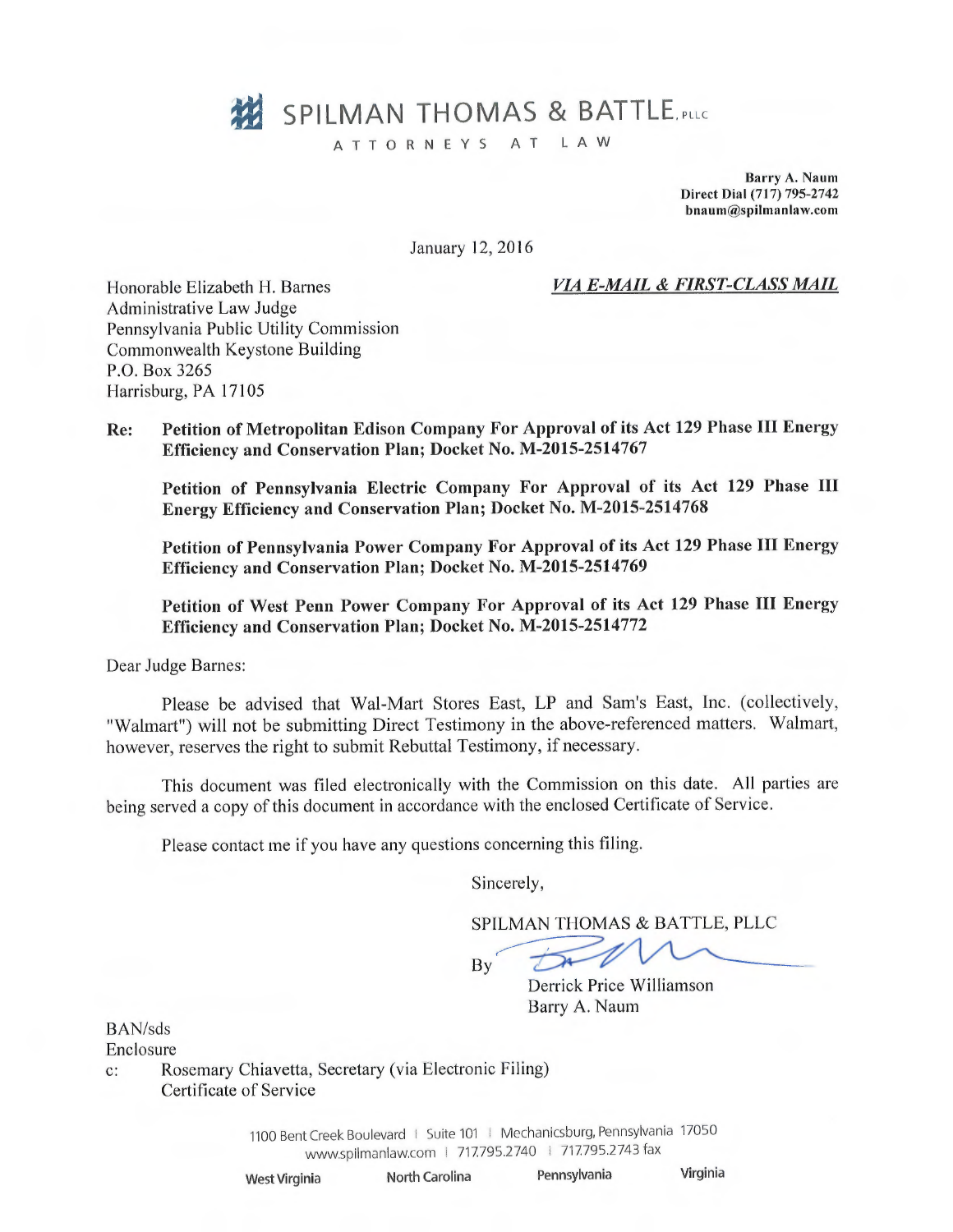## BEFORE THE PENNSYLVANIA PUBLIC UTILITY COMMISSION

| Petition of Metropolitan Edison Company   |   | Docket No. M-2015-2514767 |
|-------------------------------------------|---|---------------------------|
| For Approval of its Act 129 Phase III     |   |                           |
| Energy Efficiency and Conservation Plan   |   |                           |
| Petition of Pennsylvania Electric Company | ÷ |                           |
| For Approval of its Act 129 Phase III     |   | Docket No. M-2015-2514768 |
| Energy Efficiency and Conservation Plan   | ٠ |                           |
| Petition of Pennsylvania Power Company    |   |                           |
| For Approval of its Act 129 Phase III     |   | Docket No. M-2015-2514769 |
| Energy Efficiency and Conservation Plan   |   |                           |
| Petition of West Penn Power Company       | ٠ |                           |
| For Approval of its Act 129 Phase III     |   | Docket No. M-2015-2514772 |
| Energy Efficiency and Conservation Plan   |   |                           |

#### CERTIFICATE OF SERVICE

I hereby certify that I have this day served a true copy of the foregoing document upon the

following parties to these proceedings in accordance with the requirements of 52 Pa. Code § 1.54

(relating to service by participant).

## VIA E-MAIL & FIRST-CLASS MAIL

John L. Munsch, Esquire FirstEnergy Service Company 800 Cabin Hill Drive Greensburg, PA 15601 jmunsch@firstenergycorp.com

Kathy J. Kolich, Esquire Kolich & Associates, LLC 1521 Hightower Drive Uniontown, OH 44685 kjklaw@yahoo.com

Elizabeth Rose Triscari, Esquire Office of Small Business Advocate Commerce Building, Suite 1102 300 North Second Street Harrisburg, PA 17101  $etriscari@pa.gov$ 

Darryl Lawrence, Esquire Christy M. Appleby, Esquire Office of Consumer Advocate 5<sup>th</sup> Floor, Forum Place 555 Walnut Street Harrisburg, PA 17101 dlawrence@paoca.org cappleby@paoca.org

Patrick M. Cicero, Esquire Joline Price, Esquire Elizabeth R. Marx, Esquire Pennsylvania Utility Law Project 118 Locust Street Harrisburg, PA 17101 pulp@palegalaid.net